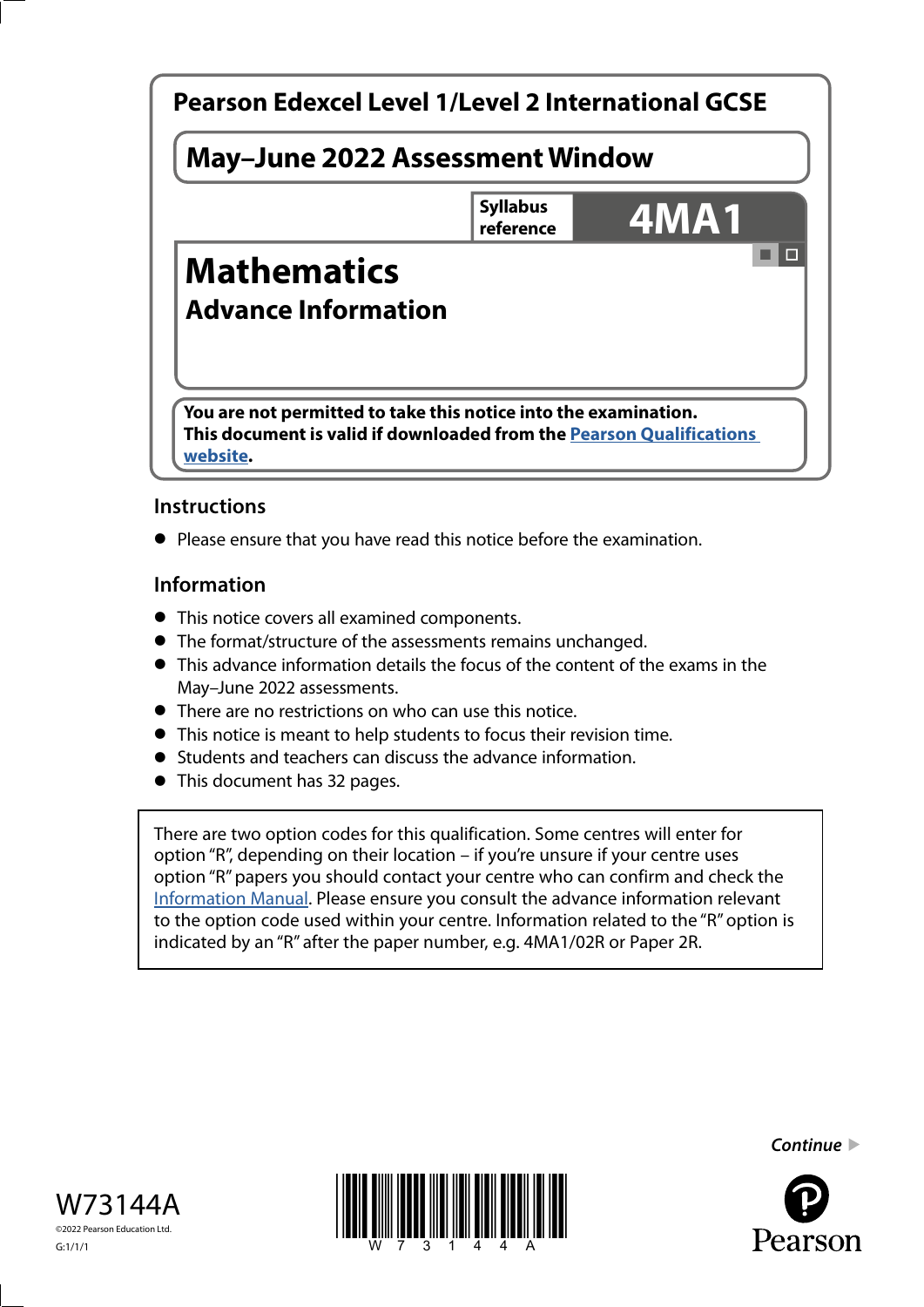#### **General advice**

- In addition to covering the content outlined in the advance information, students and teachers should consider how to:
	- manage their revision of parts of the specification which may be assessed in areas not covered by the advance information
	- manage their revision of other parts of the specification which may provide knowledge which helps with understanding the areas being tested in 2022.
- For specifications with synoptic assessments, topics not explicitly given in the advance information may appear, e.g. where students are asked to bring together knowledge, skills and understanding from across the specification.
- For specifications with optional papers/topics/content, students should only refer to the advance information for their intended option.
- For specifications with NEA, advance information does not cover any NEA components.

A link to the Joint Council for Qualifications guidance document on advance information can be found on the Joint Council for Qualifications website or [here.](https://www.jcq.org.uk/wp-content/uploads/2021/10/Advance-Information-for-General-Qualifications-2021-22.pdf)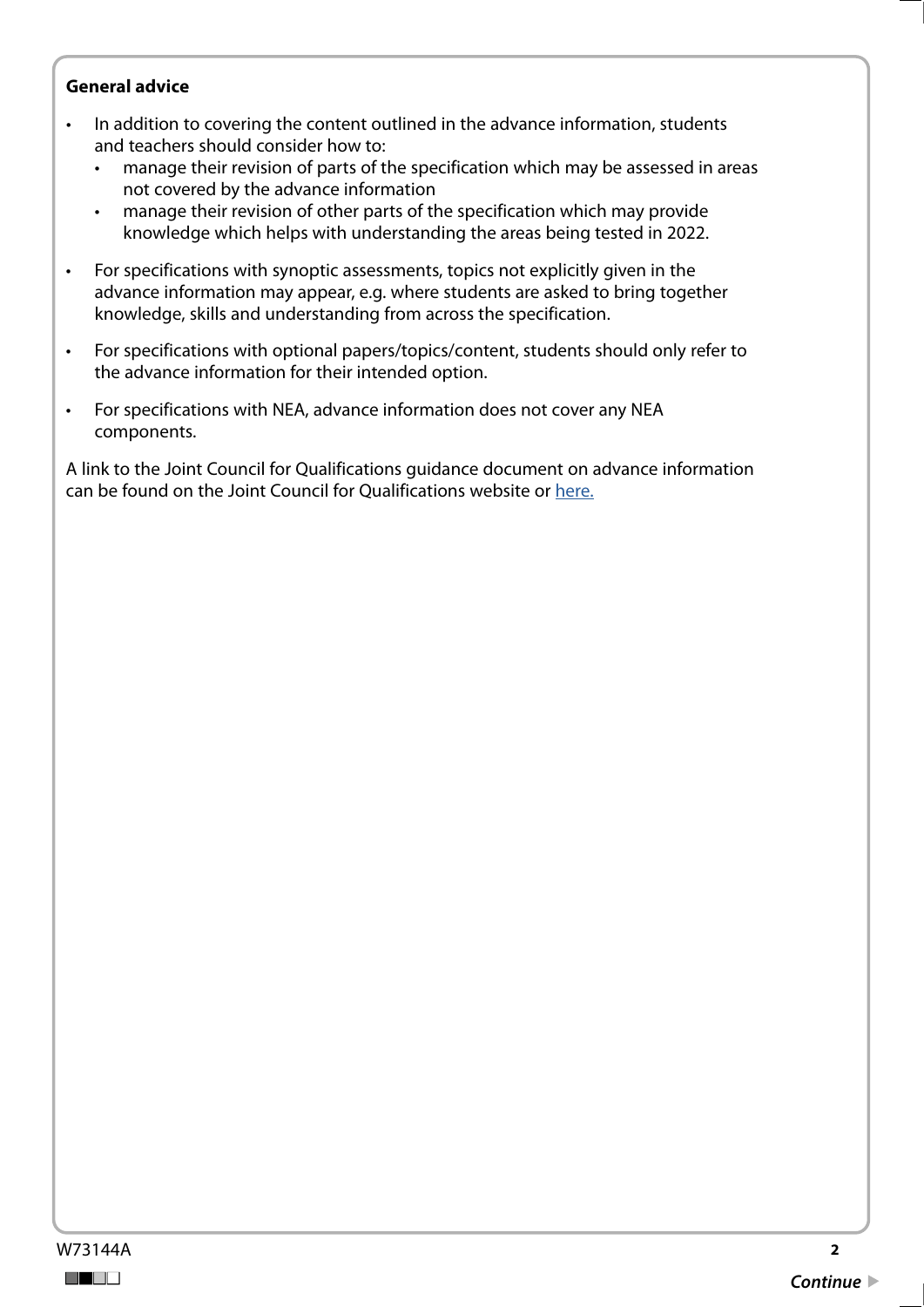# **Advance Information**

#### **Subject specific section**

- Advance information will be provided for each paper and for each tier of entry.
- The information is presented in approximate specification order and does not reflect the order of the questions.
- Questions may be answerable using one or more of the indicated areas of specification content.
- The areas of content listed are suggested as key areas of focus for revision and final preparation, in relation to the May–June 2022 examinations.
- The aim should still be to cover all specification content in teaching and learning.
- Students may need to draw on prior knowledge and skills.
- Students will still be expected to apply their knowledge to unfamiliar contexts.
- Students responses to questions may draw upon knowledge, skills and understanding from across the content listed when responding to questions.
- Students will be credited for using any relevant knowledge from any other topic areas when answering questions.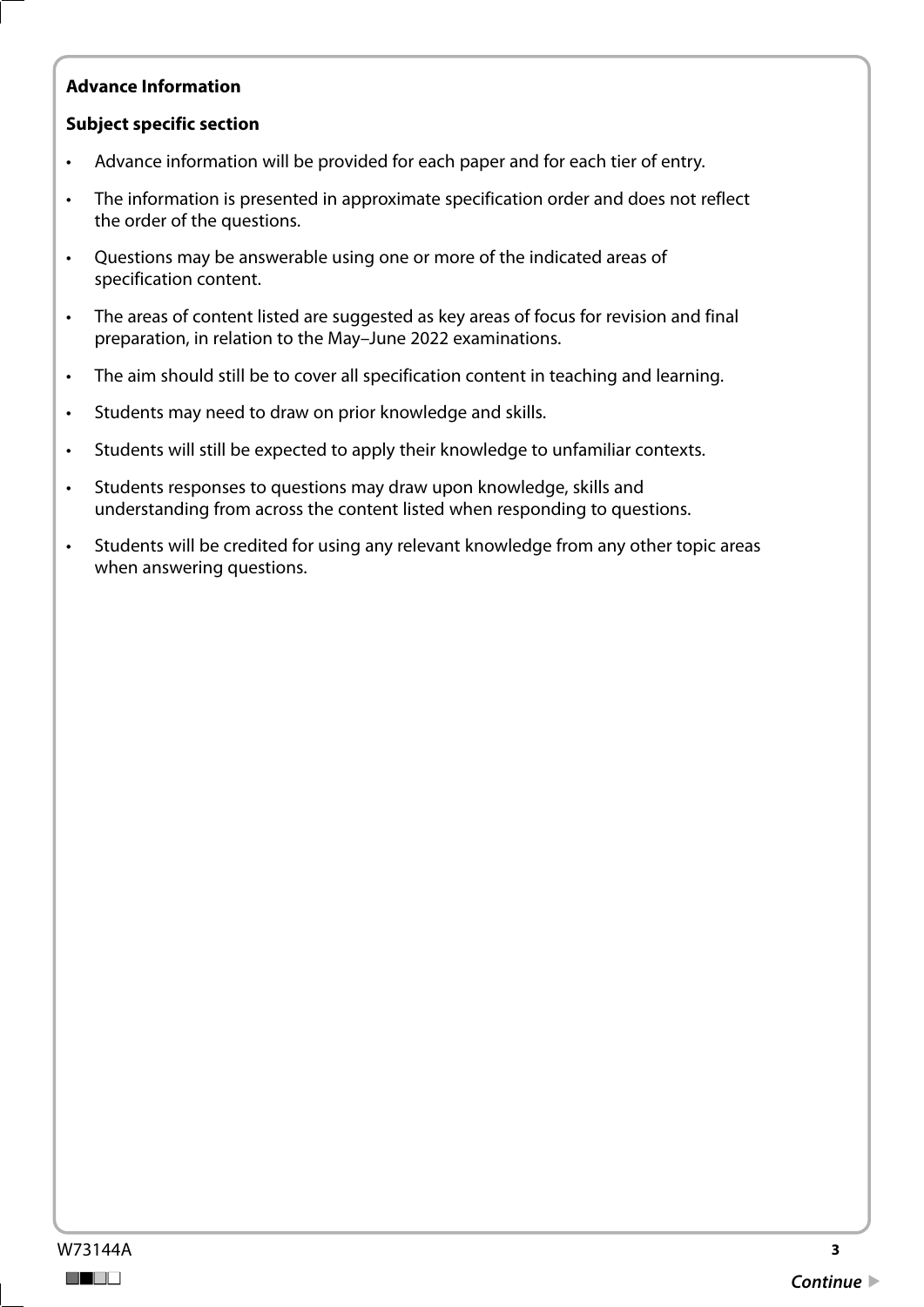| <b>Number</b>        |                                       |
|----------------------|---------------------------------------|
| Integers             | Order integers                        |
|                      | Types of integers                     |
|                      | Use of the four rules                 |
| <b>Fractions</b>     | Write a decimal as a fraction         |
|                      | Use of the four rules                 |
| Percentages          | Percentage of an amount               |
|                      | One number as a percentage of another |
|                      | Compound interest                     |
| Ratio and proportion | Share in a ratio                      |
| Applying number      | Money                                 |
|                      | Cooking                               |
| Other                | Use of a scientific calculator        |
| Algebra              |                                       |
| Manipulation         | Simplification                        |
|                      | Use of formulae                       |
|                      | Factorisation                         |
|                      | <b>Expansion of brackets</b>          |
|                      | Indices                               |
| Equations            | Linear equations                      |
|                      | Quadratic equations                   |
| Inequalities         | Linear inequality                     |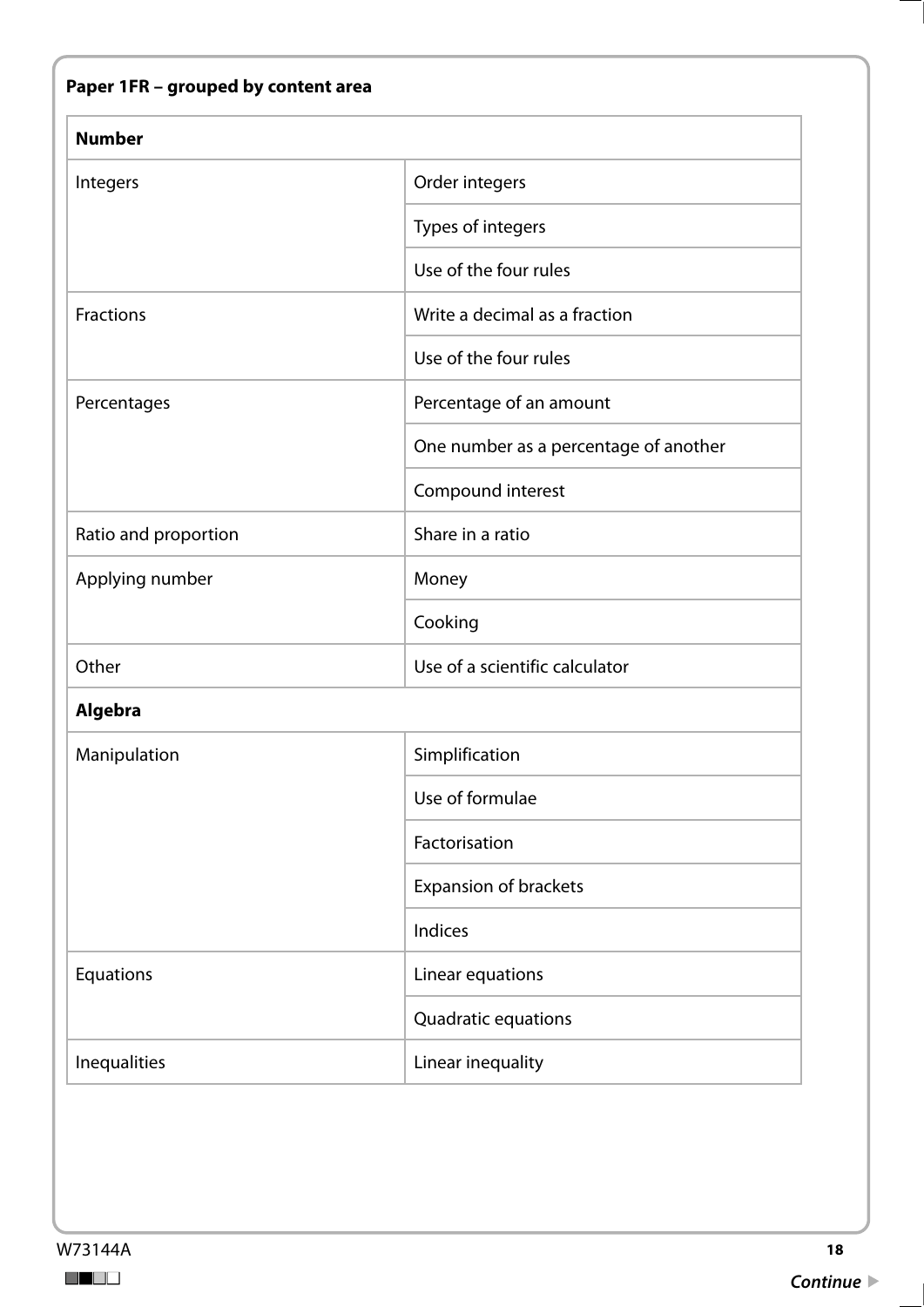| <b>Sequences, functions and graphs</b>     |                                       |
|--------------------------------------------|---------------------------------------|
| Sequences                                  | Terms of a sequence                   |
| Graphs                                     | Coordinates                           |
|                                            | Graphs of lines                       |
| <b>Geometry and trigonometry</b>           |                                       |
| Angles and shapes                          | Names of angles and shapes            |
|                                            | Symmetry                              |
|                                            | Measure an angle                      |
|                                            | Angles in polygons                    |
|                                            | Geometric reasoning                   |
| <b>Measures</b>                            | Unit conversion                       |
|                                            | Density                               |
| Length, area, volume                       | Area of triangle                      |
|                                            | Volume of a cylinder                  |
|                                            | Area and perimeter of composite shape |
| Pythagoras and Trigonometry                | Pythagoras' Theorem                   |
| <b>Vectors and transformation geometry</b> |                                       |
| <b>Statistics and probability</b>          |                                       |
| Diagrams                                   | Pictogram                             |
|                                            | Pie chart                             |
| <b>Statistical measures</b>                | Mean                                  |
| Probability                                | Probability                           |
|                                            | <b>Expected frequency</b>             |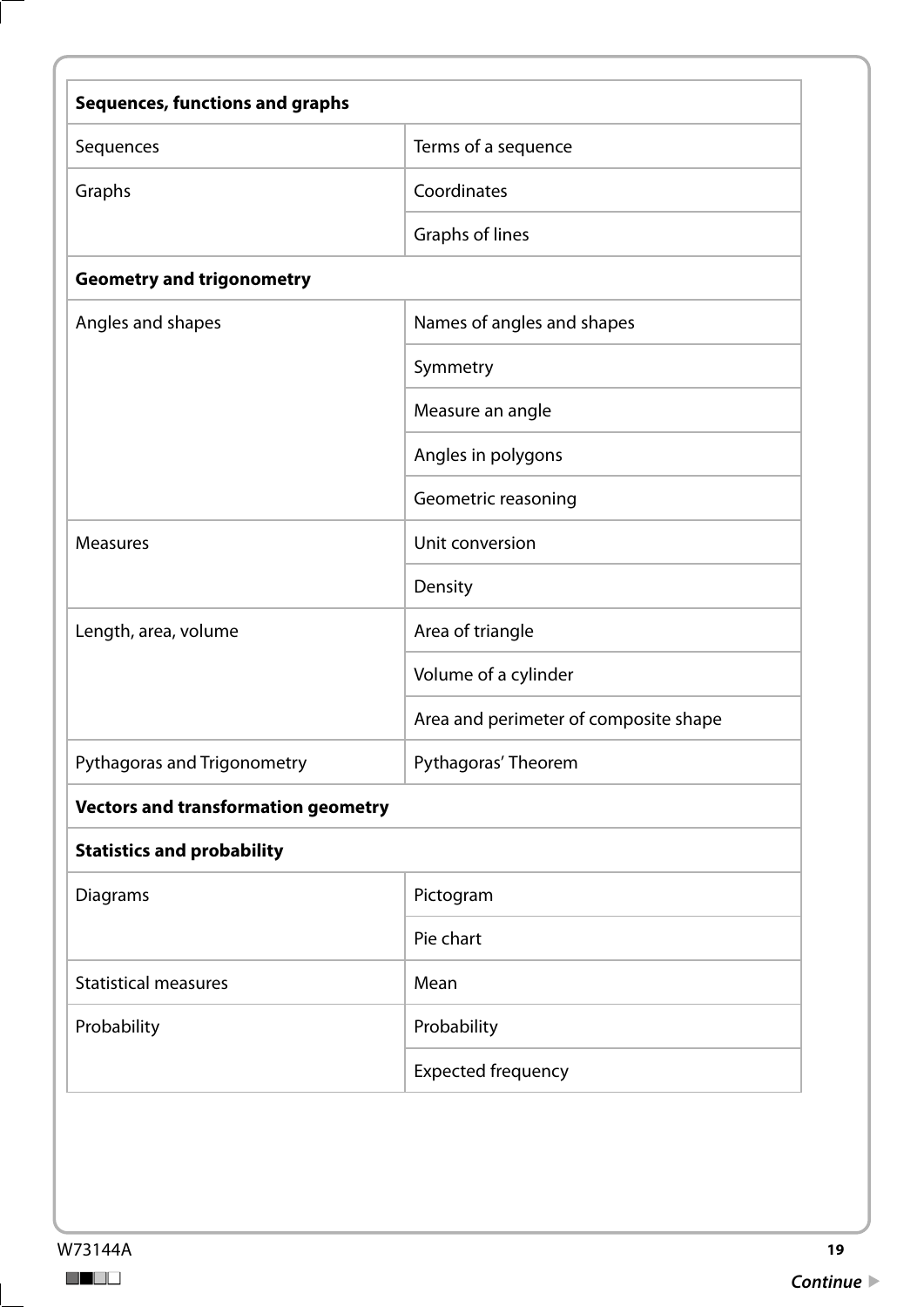|  |  |  |  | Paper 2FR – grouped by content area |
|--|--|--|--|-------------------------------------|
|--|--|--|--|-------------------------------------|

| <b>Number</b>             |                                |
|---------------------------|--------------------------------|
| Integers                  | Order integers                 |
|                           | Rounding                       |
|                           | Place value                    |
|                           | Use of the four rules          |
|                           | Prime factors                  |
| Fractions                 | Fraction of an amount          |
| <b>Decimals</b>           | Order decimals                 |
|                           | Rounding                       |
| Powers and roots          | Indices                        |
| Set language and notation | List members of a set          |
| Percentages               | Percentage of an amount        |
|                           | Reverse percentage             |
| Ratio and proportion      | Write as a ratio               |
| <b>Standard form</b>      | Conversion                     |
|                           | Use of the four rules          |
| Applying number           | Unit conversion                |
|                           | Money                          |
|                           | Time                           |
| Other                     | Use of a scientific calculator |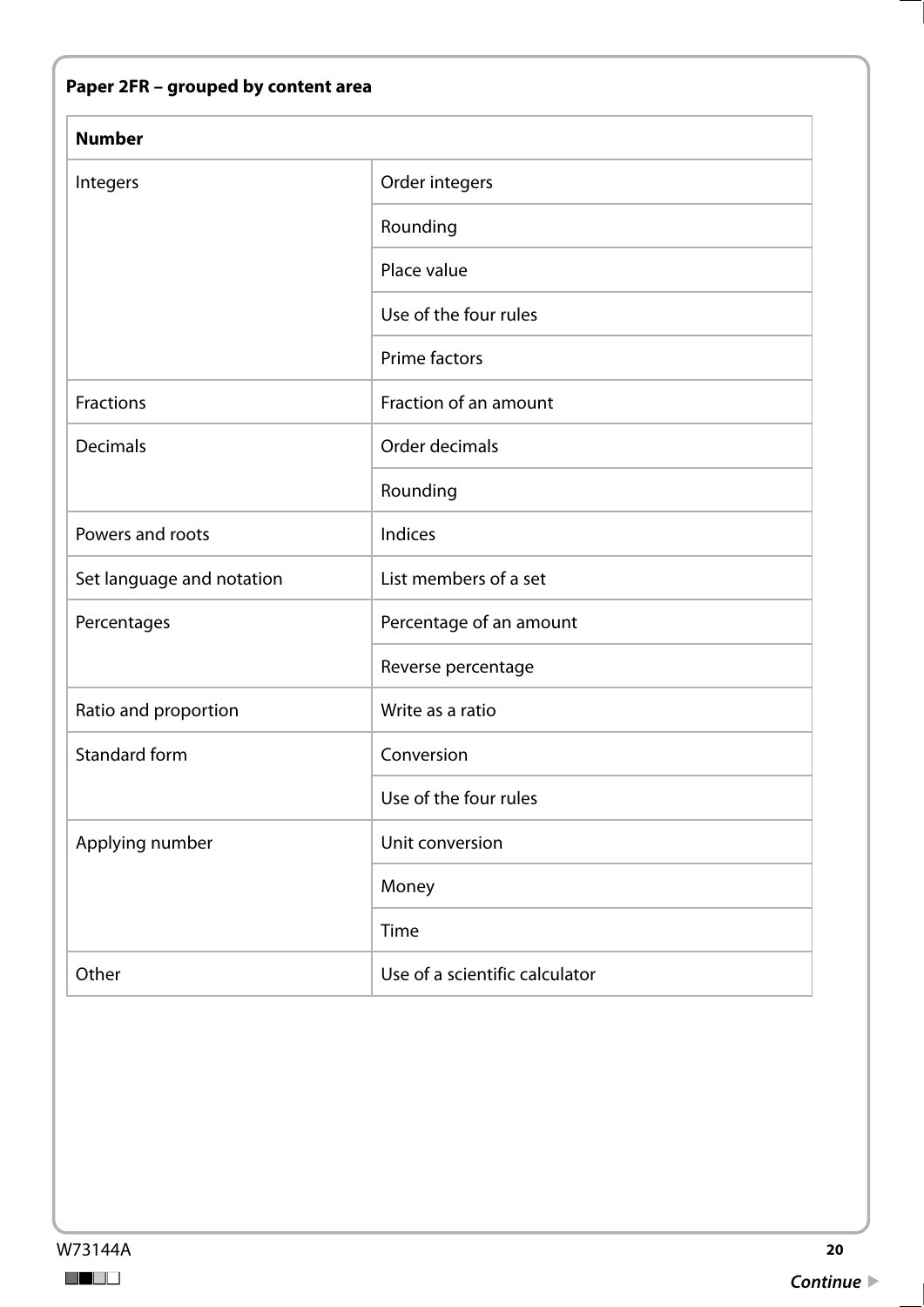| Manipulation                               | Simplification                        |
|--------------------------------------------|---------------------------------------|
|                                            | Expansion of brackets                 |
|                                            | Use of formulae                       |
|                                            | Indices                               |
|                                            | Factorisation                         |
| Equations                                  | Linear equations                      |
| <b>Sequences, functions and graphs</b>     |                                       |
| Sequences                                  | Terms of a sequence                   |
| Graphs                                     | Graphs of lines                       |
| <b>Geometry and trigonometry</b>           |                                       |
| Angles and shapes                          | Names of angles and shapes            |
|                                            | Angles in polygons                    |
|                                            | Construction                          |
| <b>Measures</b>                            | Interpret scales                      |
|                                            | Unit conversion                       |
| Length, area, volume                       | Area and perimeter of composite shape |
|                                            | Area of trapezium                     |
|                                            | Area and perimeter of circle          |
| Pythagoras and Trigonometry                | Trigonometry                          |
| <b>Vectors and transformation geometry</b> |                                       |
| Transformations                            | Transformations                       |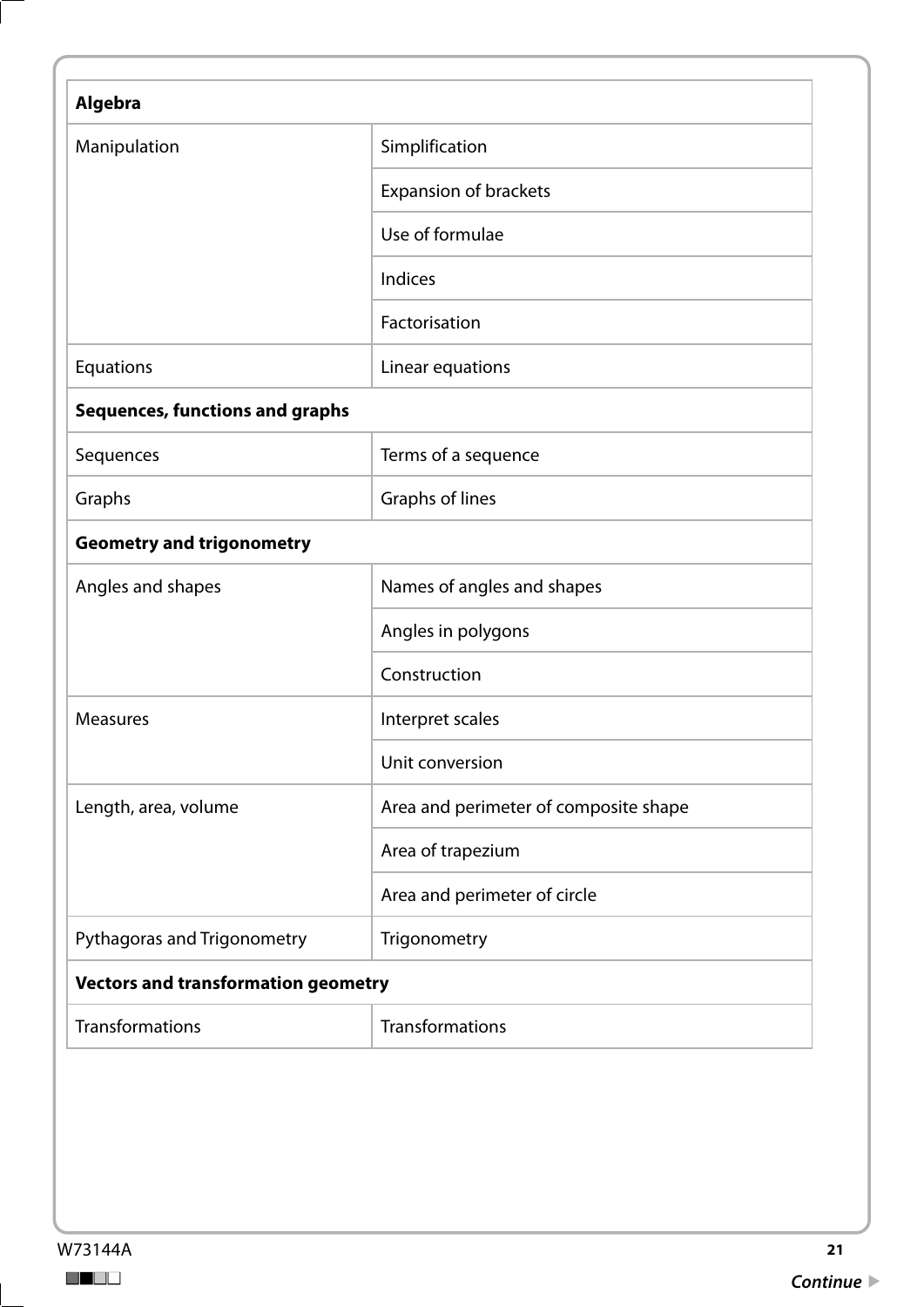| <b>Statistics and probability</b> |                  |
|-----------------------------------|------------------|
| Diagrams                          | <b>Bar chart</b> |
|                                   | Two-way table    |
| <b>Statistical measures</b>       | Mode             |
|                                   | Median           |
|                                   | Mean             |
|                                   | Range            |
| Probability                       | Probability      |
|                                   | Listing outcomes |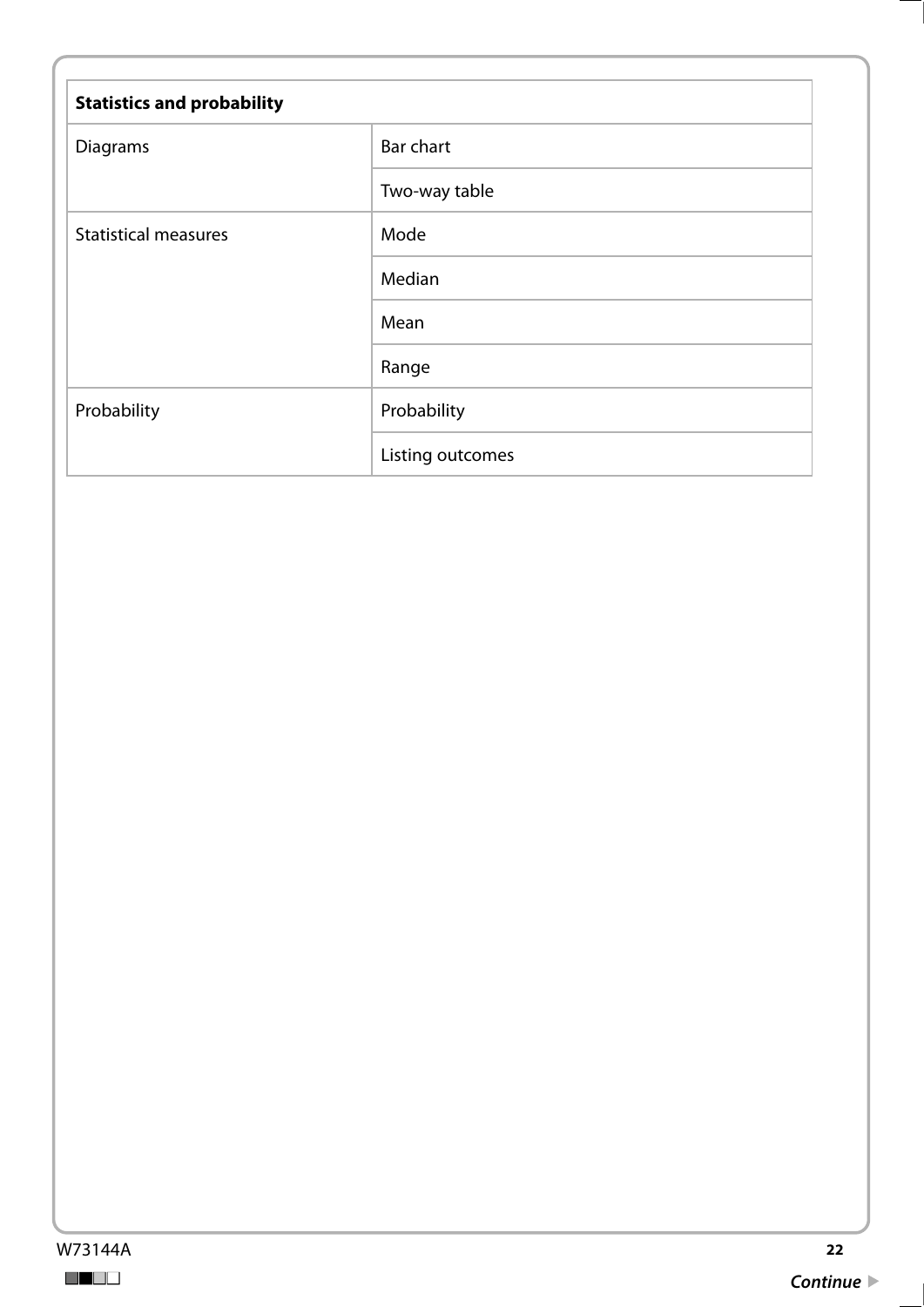| Paper 1FR and 2FR - Foundation Tier Overall |                                       |
|---------------------------------------------|---------------------------------------|
| <b>Number</b>                               |                                       |
| Integers                                    | Order integers                        |
|                                             | Types of integers                     |
|                                             | Use of the four rules                 |
|                                             | Rounding                              |
|                                             | Place value                           |
|                                             | Prime factors                         |
| Fractions                                   | Write a decimal as a fraction         |
|                                             | Use of the four rules                 |
|                                             | Fraction of an amount                 |
| <b>Decimals</b>                             | Order decimals                        |
|                                             | Rounding                              |
| Powers and roots                            | Indices                               |
| Set language and notation                   | List members of a set                 |
| Percentages                                 | Percentage of an amount               |
|                                             | One number as a percentage of another |
|                                             | Compound interest                     |
|                                             | Reverse percentage                    |
| Ratio and proportion                        | Share in a ratio                      |
|                                             | Write as a ratio                      |
| <b>Standard form</b>                        | Conversion                            |
|                                             | Use of the four rules                 |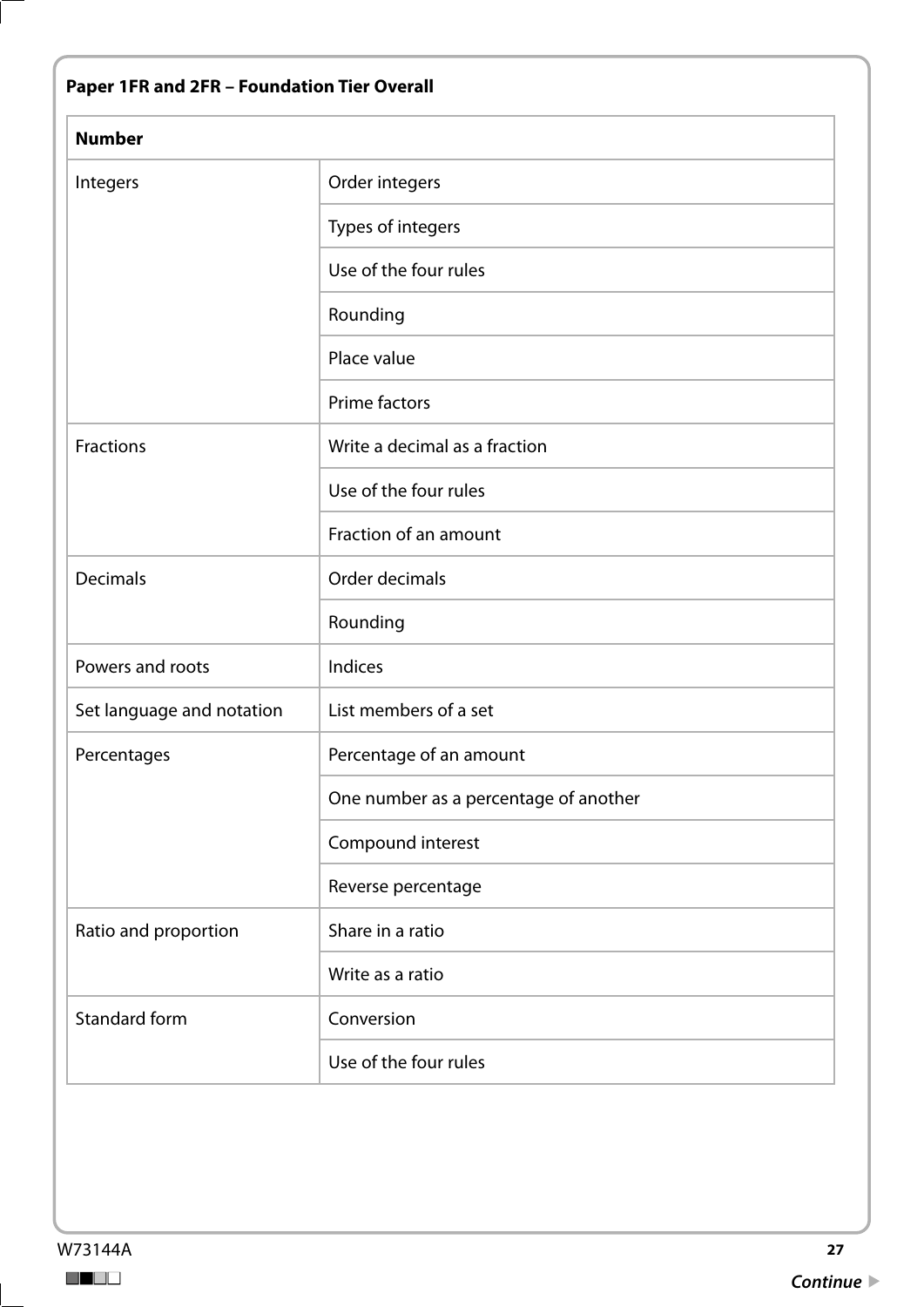| Applying number                        | Unit conversion                |
|----------------------------------------|--------------------------------|
|                                        | Money                          |
|                                        | Time                           |
|                                        | Cooking                        |
| Other                                  | Use of a scientific calculator |
| Algebra                                |                                |
| Manipulation                           | Simplification                 |
|                                        | Use of formulae                |
|                                        | Factorisation                  |
|                                        | Expansion of brackets          |
|                                        | Indices                        |
| Equations                              | Linear equations               |
|                                        | Quadratic equations            |
| Inequalities                           | Linear inequality              |
| <b>Sequences, functions and graphs</b> |                                |
| Sequences                              | Terms of a sequence            |
| Graphs                                 | Coordinates                    |
|                                        | Graphs of lines                |
| <b>Geometry and trigonometry</b>       |                                |
| Angles and shapes                      | Names of angles and shapes     |
|                                        | Symmetry                       |
|                                        | Measure an angle               |
|                                        | Angles in polygons             |
|                                        | Geometric reasoning            |
|                                        | Construction                   |